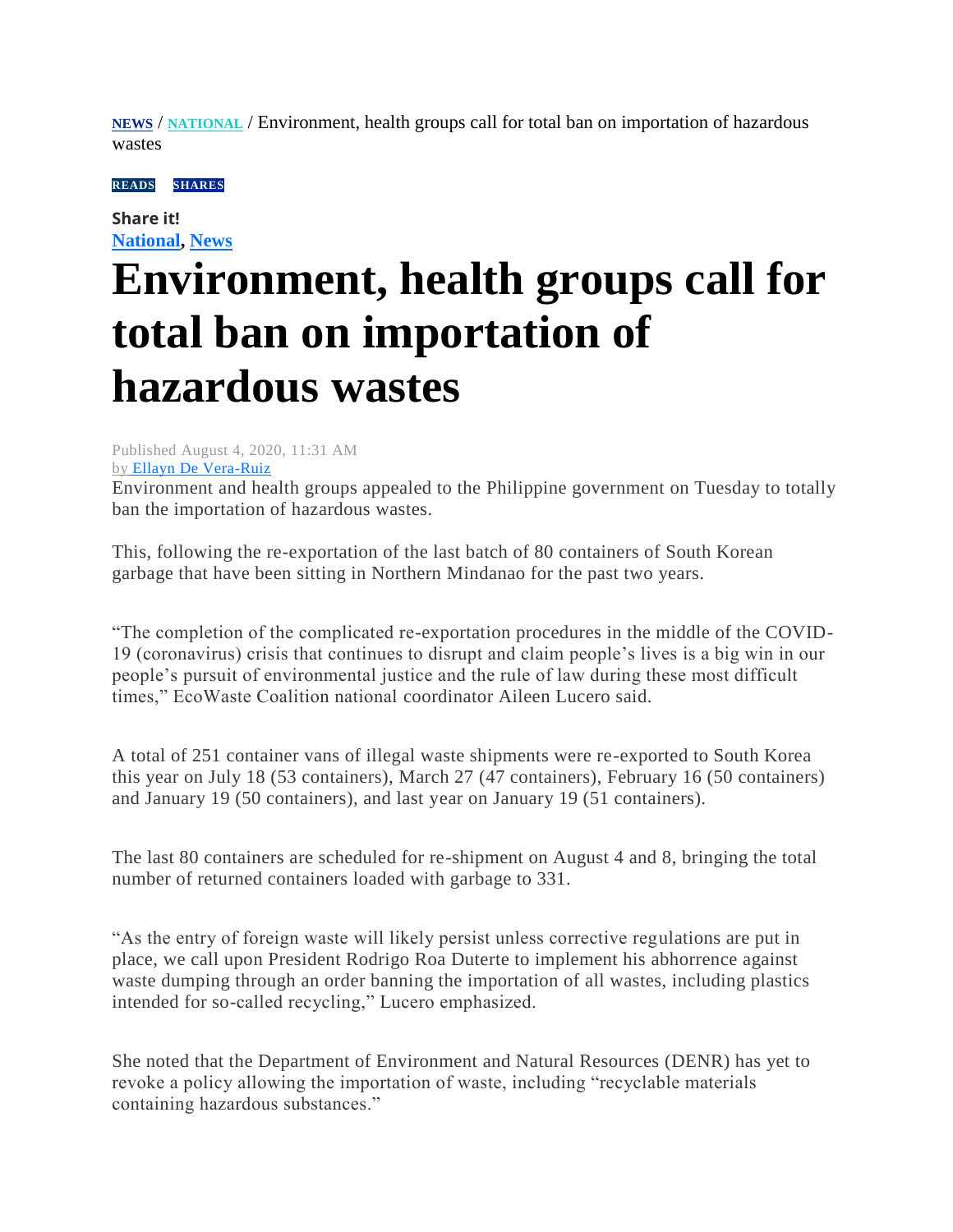Meantime, Dr. Joe DiGangi, senior science and technical adviser of the International Pollutants Elimination Network (IPEN) says the return of illegally exported South Korean waste demonstrates that regulatory enforcement can and must continue during the pandemic.

"Now the challenge for both countries is to ratify the Basel Convention Ban Amendment so that this sad history is not repeated," he said.

The Basel Ban Amendment prohibits the export of hazardous wastes and "recycling" materials from rich countries belonging to Organization of Economic Cooperation and Development, European Union, and Liechtenstein to developing countries.

DiGangi noted that the COVID-19 pandemic has resulted in a massive increase in plastic waste that may be hazardous and is not recycled including personal protective equipment (PPE) and other healthcare waste, as well as other single-use plastic bags, food take-out containers and many others.

"Countries should protect themselves from the possibility of adding to their waste crisis by doing two things. In the short term, countries should move quickly to ratify the Basel Convention Ban Amendment, which prohibits developed countries from exporting hazardous wastes to developing countries. In the mid-term, countries should enact a ban on the importation of all wastes," he said.

Greenpeace country director Lea Guerrero also pointed out that "the ratification of the Basel Convention Ban Amendment and the enactment of a total ban on waste imports is crucial, especially at a time when the nation grapples with recovery from a global pandemic that has led to the proliferation of medical and household waste."

"Lack of prohibitions on waste imports and poor enforcement of existing regulations leave the country open to future incidents of illegal waste trade, which often results in recipient countries shouldering the health and environmental costs of foreign waste," she added.

Chinkie Peliño-Golle, executive director of the Davao City-based Interfacing Development Interventions for Sustainability (IDIS), echoed the need for countries to support the Basel Convention Ban Amendment, which entered into force last December 5, 2019.

"As parties to the Basel Convention, we appeal to the governments of the Philippines and South Korea to ratify the Ban Amendment to prevent environmental injustice and to safeguard public health and the environment from the negative effects of the global trade in hazardous wastes and other wastes," she said.